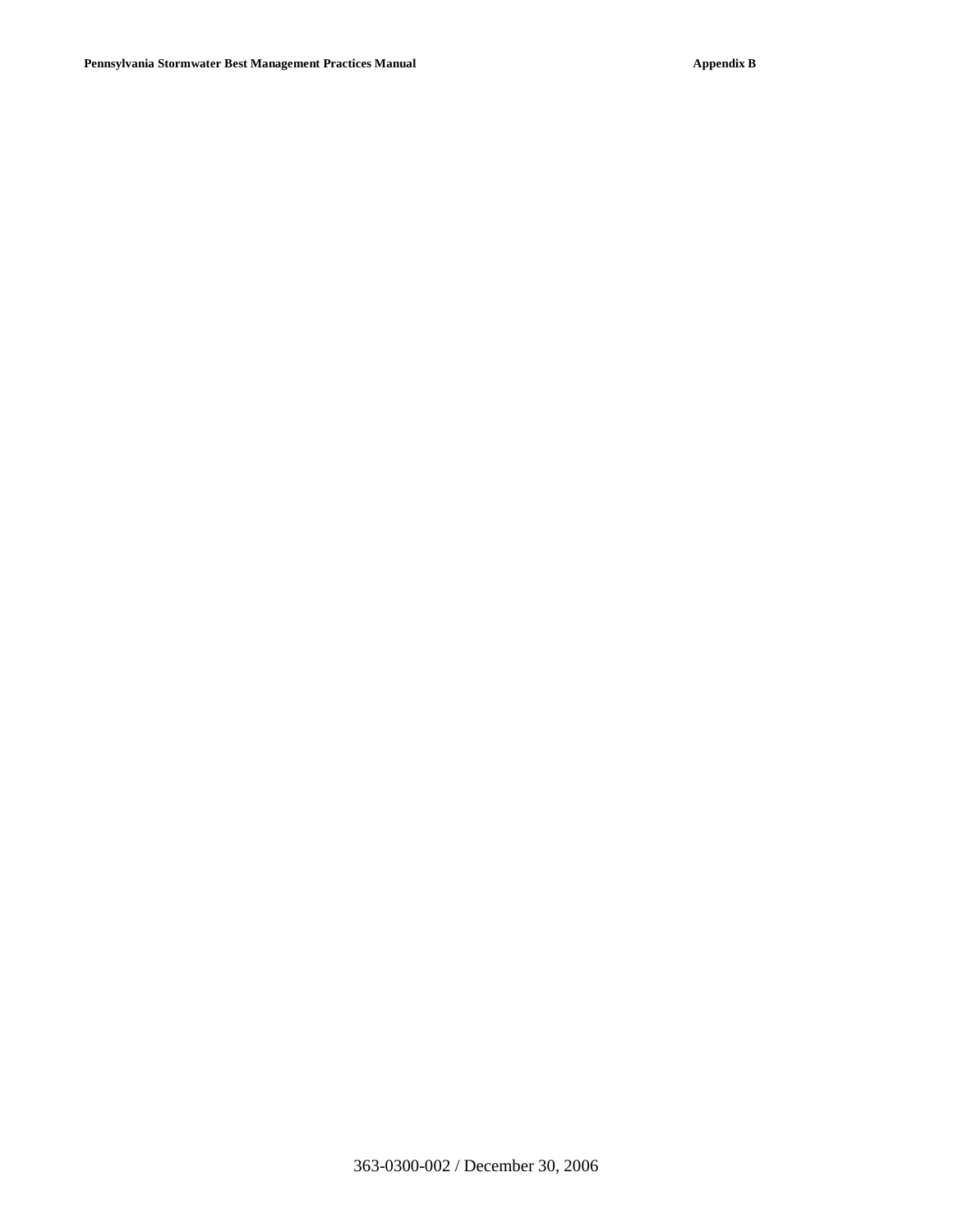# **Appendix B – Pennsylvania Native Plant List**

The BMP Plant List contains information about plant species native to Pennsylvania that are suitable for use in any number of BMPs. The list is sorted by plant type and then by scientific name. The table also contains information helpful for designing a planting plan for a successful BMP.

# **Plant Type**

Herbaceous plants are broken down into the following categories; ferns, grasses, grass-like plants, and forbs. Woody plants are broken down into the following categories; shrubs, trees, and trees (small). Small trees are under story and ornamental trees. These trees are useful when a canopy tree is impractical or an aesthetic impact needs to be made.

# **Hardiness Zone**

Ideal hardiness zone ranges are given for the plants. These zone numbers correspond to the "USDA Plant Hardiness Zone Map". Pennsylvania is mainly in zones five (5) and six (6). There is a small area of zone four (4) located in the northwestern part of the state and a small area of zone seven (7) located in the southeast. The map is available on line through the USDA. http://www.usna.usda.gov/Hardzone/index.html



## **Commercial Availability**

Care was taken to develop a list of plants that would be both successful and obtainable. It is still important to plan ahead and locate plant materials in advance of planting. Plant materials should be located at least six (6) months in advance of planting. This gives enough time to locate approved substitutions in the case that some species are unavailable

## **Wildlife Value**

Attracting beneficial wildlife increases the function and value of a BMP. Wildlife pollinates plants, distributes seed, and enhances the ecological value of the wetland. Note that some wildlife, such as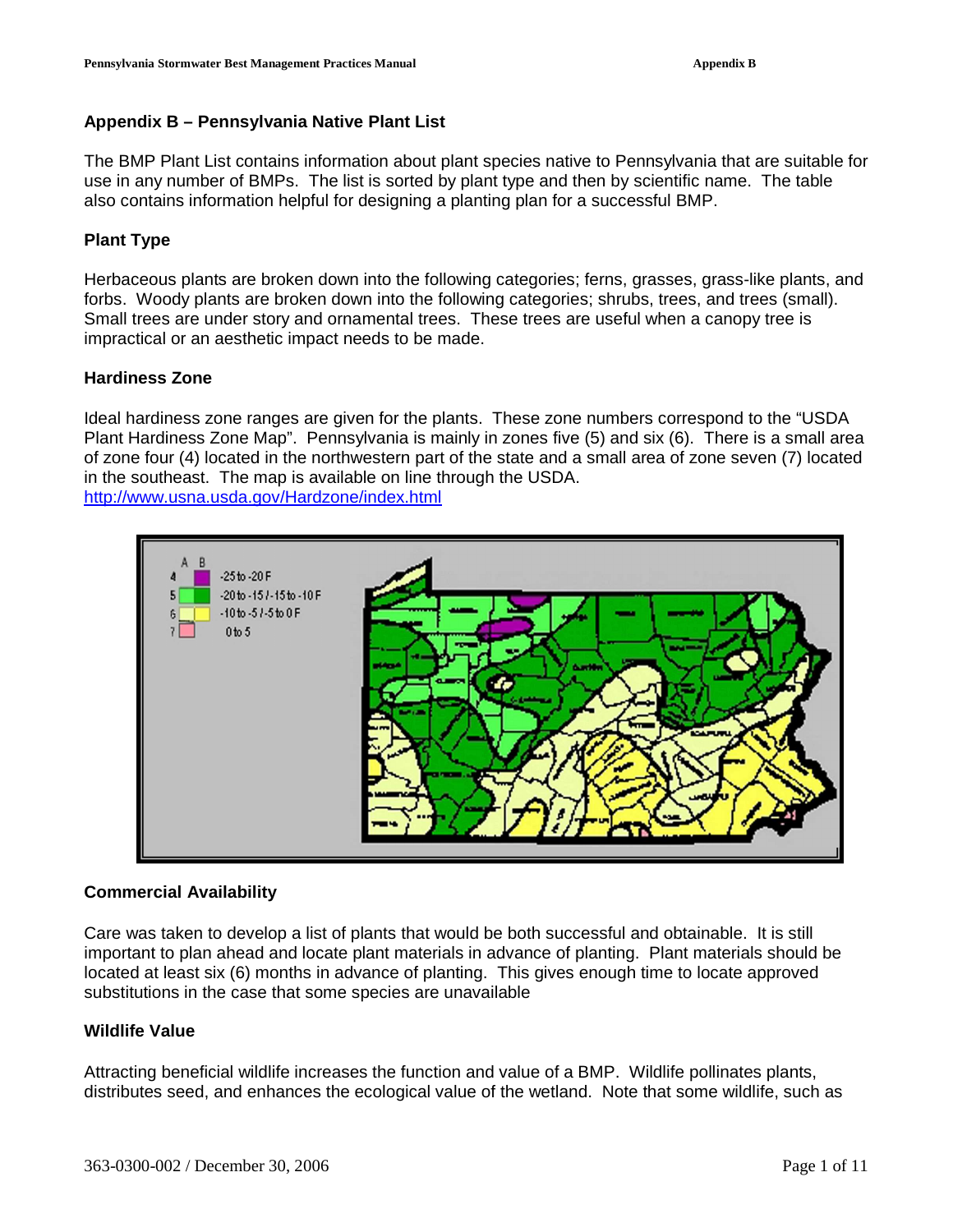Canada goose and muskrat can be problematic and will destroy new plantings unless exclusion fencing is provided.

## **Wetland Indicator Status**

The wetland indicator status is from the National List of Plant Species that Occur in Wetlands: Northeast (Region 1) compiled by the U.S. Fish and Wildlife Service. This list indicates the likelihood that a plant will be found in a wetland. A "+" after the indicator symbol shows that the species is more often found in wetlands than other species with the same indicator symbol. Conversely, a "-" after the indicator symbol shows that the species is less often found in wetlands than other species with the same indicator symbol.

Since wetland indicator status is generalized and does not represent information about depth or frequency of inundation, the "Inundation Tolerance" "Hydrologic Zone" and fields are also included in this plant list to assist the designer in selecting the appropriate plant species.

#### **Inundation Tolerance**

Inundation Tolerance gives information about frequency and depth of inundation that plant species can tolerate during the growing season. A "no" indicates plants that do not survive saturated soils or standing water during the growing season. These are typically upland plants. "Saturated" indicates plants that survive inundation and saturated soils, typically during greater than 50% of the growing season. "Seasonal" indicates that the plant is able to withstand occasional inundation and saturated soils, typically during less than 50% of the growing season. Available information on water depths tolerated by aquatic plants are provided where available. It is difficult to give the exact hydrologic requirements of plants in a general list such as this. As such, we suggest that further research be performed to confirm the requirements of particular species.

## **Hydrologic Zone Zone 1: Open Water: Permanent Pool (12 inches to 6 feet)**

Open water and permanent pools range from 12 inches to 6 feet in depth and are best colonized by submergent plants, if at all. This deep-water zone is not routinely planted for several reasons. There are a limited number of plant species that typically survive and grow in this zone, and many are not commercially available; open water areas, free of vegetation, provide unique habitat; and, deep water aquatic plants can clog the stormwater facility outlet structure. In many cases, plants such as duckweed (Lemna minor), a floating plant, will naturally colonize open water via transport of plant fragments from upstream or on wildlife. If submerged plant material becomes more commercially available and clogging concerns are addressed, this area can be planted. If the designer chooses to vegetate a deep-water area, then the function of vegetated deep water areas is to absorb nutrients in the water column, enhance sediment deposition, improve oxidation and create additional aquatic habitat.

Select plants that can:

- Withstand constant inundation of water of 1 foot or greater in depth;
- Withstand being submerged partially or entirely;
- Enhance pollutant uptake; and
- Provide food and cover for waterfowl, fish, amphibians, desirable insects, and other aquatic life.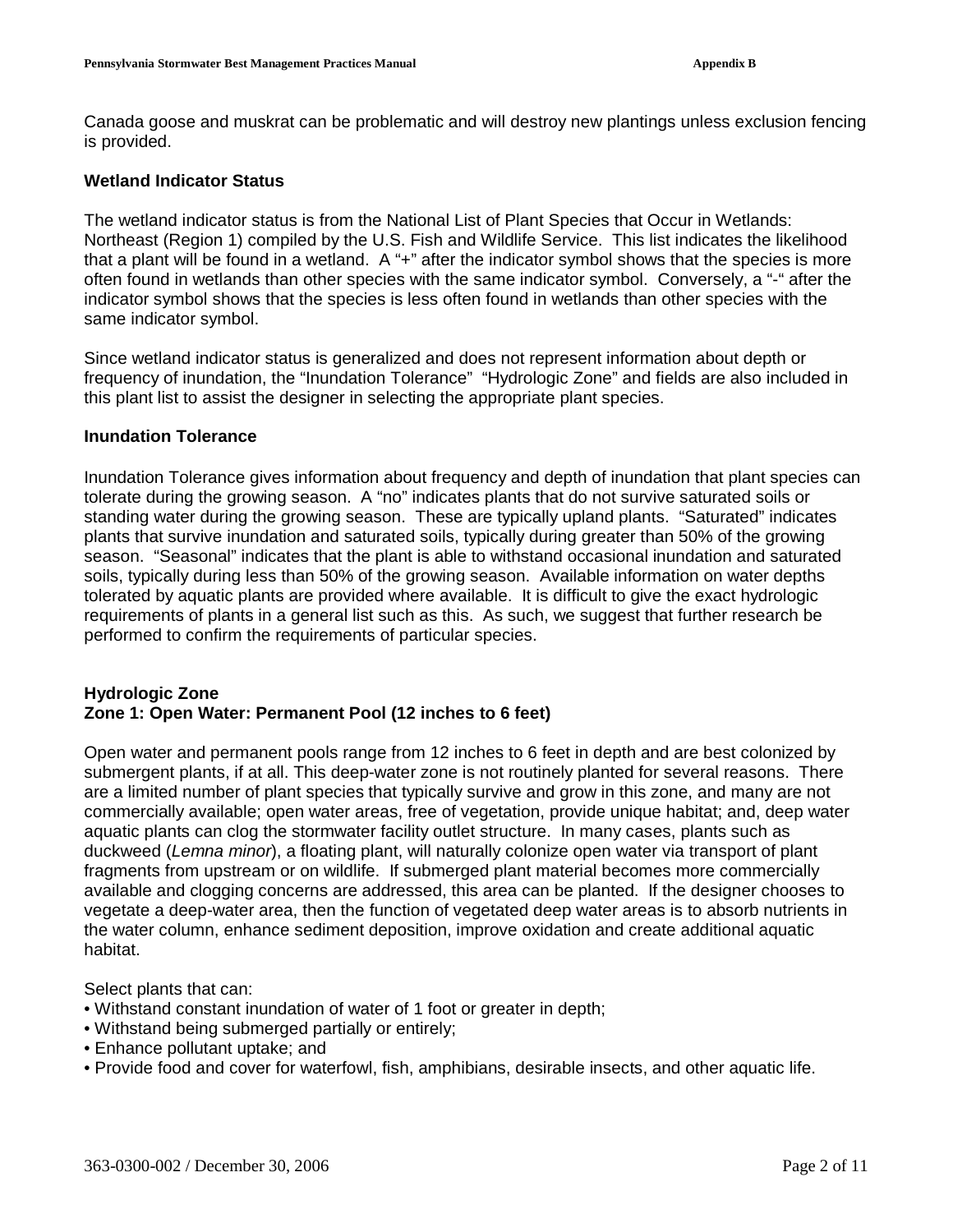Suggested emergent or submergent species include, but are not limited to: water lily (Nymphaea odorata), wild celery (Vallisneria americana), sago pondweed (Potamogeton pectinatus), and redhead grass (Potamogeton perfoliatus).

# **Zone 2: Shallow Water Terrace / Aquatic Bench (6 inches to 12 inches)**

Zone 2 includes all areas that are inundated by the normal pool to a depth of 1 foot. Zone 2 coincides with the aquatic bench or shelf found in many BMP's. This zone offers ideal conditions for the growth of wide variety of emergent wetland species. These areas will typically fringe the pond or can be developed on shallow water shelves constructed within the pond. When planted, Zone 2 provides important habitat for many aquatic animals, which will naturally regulate mosquito populations, eliminating the need for insecticide applications. In order to create a natural setting, emergent plants are typically planted in groups or clusters of like species. As this zone matures, some species will dominate portions of the site and some species may be eliminated. Local conditions will determine which species adapt most readily. Some species will migrate upslope into saturated soils and others will spread to colonize slightly deeper water.

Select plants that can:

- Withstand constant inundation of water to depths between six inches and 1 foot deep;
- Be partially submerged;
- Enhance pollutant uptake and transformation; and
- Provide food and cover for waterfowl, desirable insects, and other aquatic life.

Emergent herbaceous plants will stabilize the bottom and edge of the pond, slow water velocities, absorb wave energy, and reduce erosion when the water level fluctuates. Plants can also soften the engineered contours of the pond and conceal drawdowns during dry weather.

Appropriate herbaceous species include: water plantain (Alisma plantago-aquatica), common three square (Scirpus pungens), managrasses (Glyceria spp.), blue flag iris (Iris versicolor), soft rush (Juncus effusus), arrow arum (Peltandra virginica), smartweeds (Polygonum spp.), pickerelweed (Pontederia cordata), duck potato (Saggitaria latifolia), lizard tail (Saururus cernuus), soft stem bulrush (Scirpus tabernaemontanii), giant bur-reed (Sparganium eurycarpum) and American bur-reed (Sparganium americanum). There are few trees or shrubs, such as buttonbush (Cephalanthus occidentalis) and black willow (Salix nigra), that will become established or survive within Zone 2.

# **Zone 3: BMP Fringe: Low Marsh (0-6 inches regular inundation)**

Zone 3 encompasses the waterward shoreline of a pond or wetland and its width will be determined by the design slope. This zone will be permanently inundated by the design elevation of any control structures. However, this zone is likely to become dryer during periods of drought. This zone provides the interface between the permanently inundated zone and the seasonally saturated. This zone can be planted with FACW- or FAC plants as identified in the attached BMP Plant List, as plants must be able to withstand periods of inundation as well as drought during the growing season. Zone 3 should be heavily planted to ensure vigorous cover to protect the shoreline. This zone provides opportunities for a number of herbaceous plants, shrubs and trees.

Select plants that can:

- Stabilize the shoreline to minimize erosion caused by wave and wind action or water fluctuation;
- Withstand regular inundation of water, as plants will be partially submerged at times;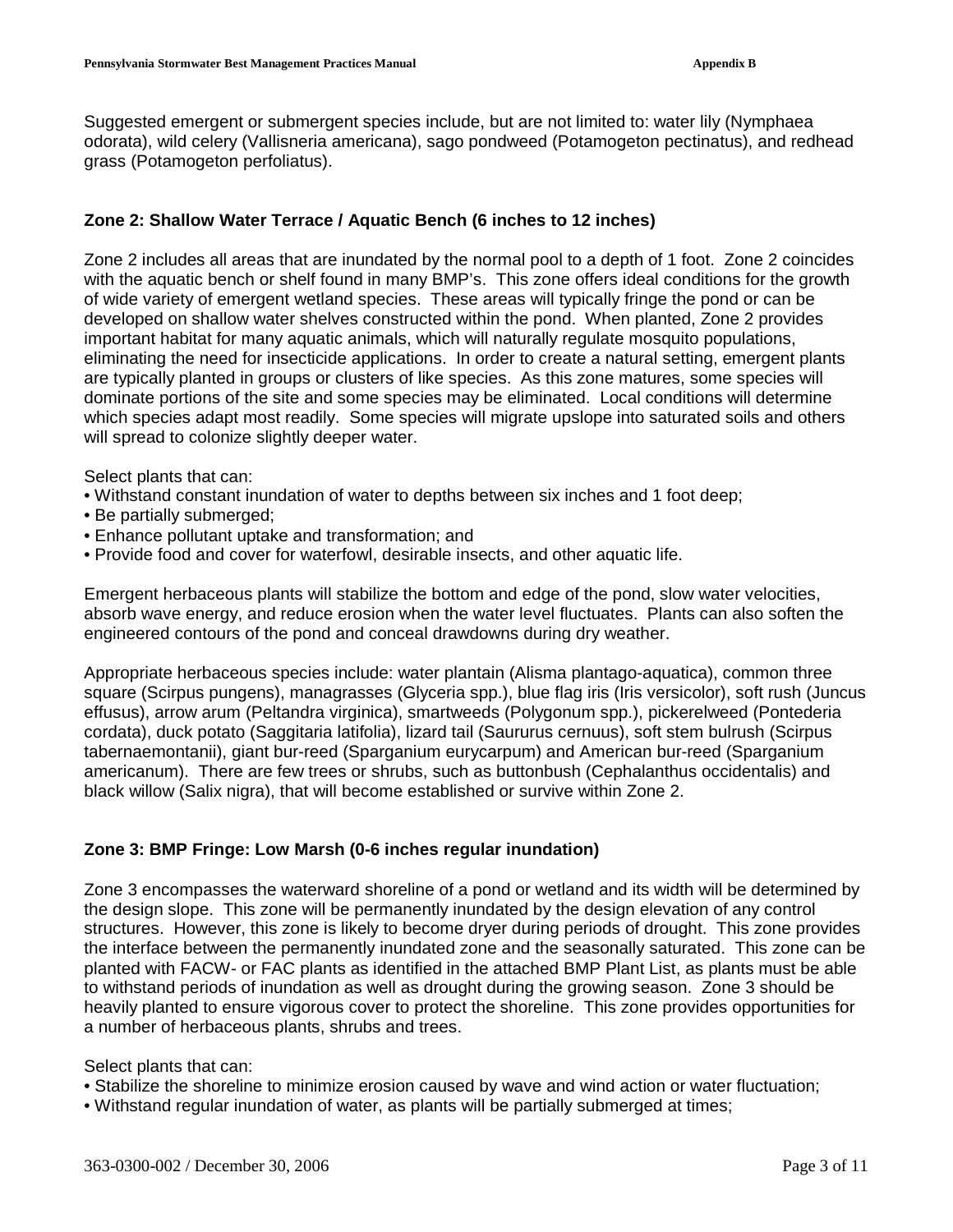•Provide shade along the southern exposure to help reduce temperature of open waters;

• enhance pollutant uptake;

• Provide food and cover for waterfowl, songbirds, and wildlife (large plants can be selected and located to control overpopulation of waterfowl);

- Be located to reduce human access to potential hazards without blocking maintenance access;
- Have little or no maintenance requirements because they may be difficult or impossible to reach; and,

Herbaceous species that do well in Zone 3 include: blue flag iris (Iris versicolor), sweet flag (Acorus calamus), swamp milkweed (Asclepsis incarnata), redtop (Agrostis spp.), switchgrass (Panicum virgatum), Canada bluejoint (Calamagrostis canadensis), many bulrushes (Scirpus spp.), and spike rushes (Eleocharis spp.). If shading is needed along the shoreline, the following woody species are suggested: smooth or speckled alder (Alnus spp.), pussy willow (Salix discolor), swamp rose (Rosa palustris), buttonbush (Cephalanthus occidentalis), highbush blueberry (Vaccinium corymbosum), red osier/silky dogwood (Cornus stolonifera/amomum), gray dogwood (Cornus racemosa), arrowood (Viburnum dentatum), spicebush (Lindera Benzoin), sweet pepperbush (Clethra alnifolia), winterberry (Ilex verticillata), inkberry holly (Ilex glabra), serviceberry (Amelanchier spp.), river birch (Betula nigra), red maple (Acer rubrum), silver maple (Acer saccharinum), green ash (Fraxinus pennsylvanica), sweetgum (Liquidambar styraciflua), sweet bay magnolia (Magnolia virginiana), black gum (Nyssa sylvatica), American sycamore (Platanus occidentalis) willow oak (Quercus phellos), swamp white oak (Quercus bicolor), pin oak (Quercus palustris) and black willow (Salix nigra).

# **Zone 4: BMP Fringe: High Marsh (periodic inundation, saturated soils)**

Zone 4 extends upslope from Zone 3 and encompasses the area that may be subject to periodic inundation after storms. The width of this zone will depend on the design slope. This zone will include the majority of the temporary extended detention area. The soil substrate will be periodically saturated.

Select plants that can:

• Withstand periodic inundation of water after storms, as well as significant drought during the warm summer months;

- Stabilize the ground from erosion caused by run-off;
- Provide shade along the southern exposure to help reduce temperature of open waters;
- Enhance pollutant uptake;
- Be very low maintenance, as they may be difficult or impossible to access;

• provide food and cover for waterfowl, songbirds, and wildlife (plants may also be selected and located to control overpopulation of waterfowl); and

- be located to create a natural barrier to the deeper pools.
- many species available for planting in this zone also include aesthetic qualities.

Native plants are preferred because they are low-maintenance and disease-resistant.

Frequently used plant species in Zone 4 include: asters (Aster spp.) and goldenrods (Solidago spp.), beebalm (Monarda didyma), bergamot (Monarda fistulosa), ironweed (Vernonia noveboracensis), blue vervain (Verbena hastata), spotted and purple Joe-pye weed (Eupatorium spp.), swamp milkweed (Asclepias incarnata), switchgrass (Panicum virgatum), shrub dogwoods (Cornus spp.), swamp rose (Rosa palustris), inkberry (Ilex glabra), arrowwood (Viburnum dentatum), sweet pepperbush (Clethra alnifolia), bayberry (Myrica pensylvanica), elderberry (Sambucus canadensis), serviceberry (Amelanchier arborea), sweetbay magnolia (Magnolia virginiana), green ash (Fraxinus pennsylvanica), river birch (Betula nigra), sweetgum (Liquidambar styraciflua), Ironwood (Carpinus caroliniana), eastern red cedar (Juniperus virginiana), and red maple (Acer rubrum).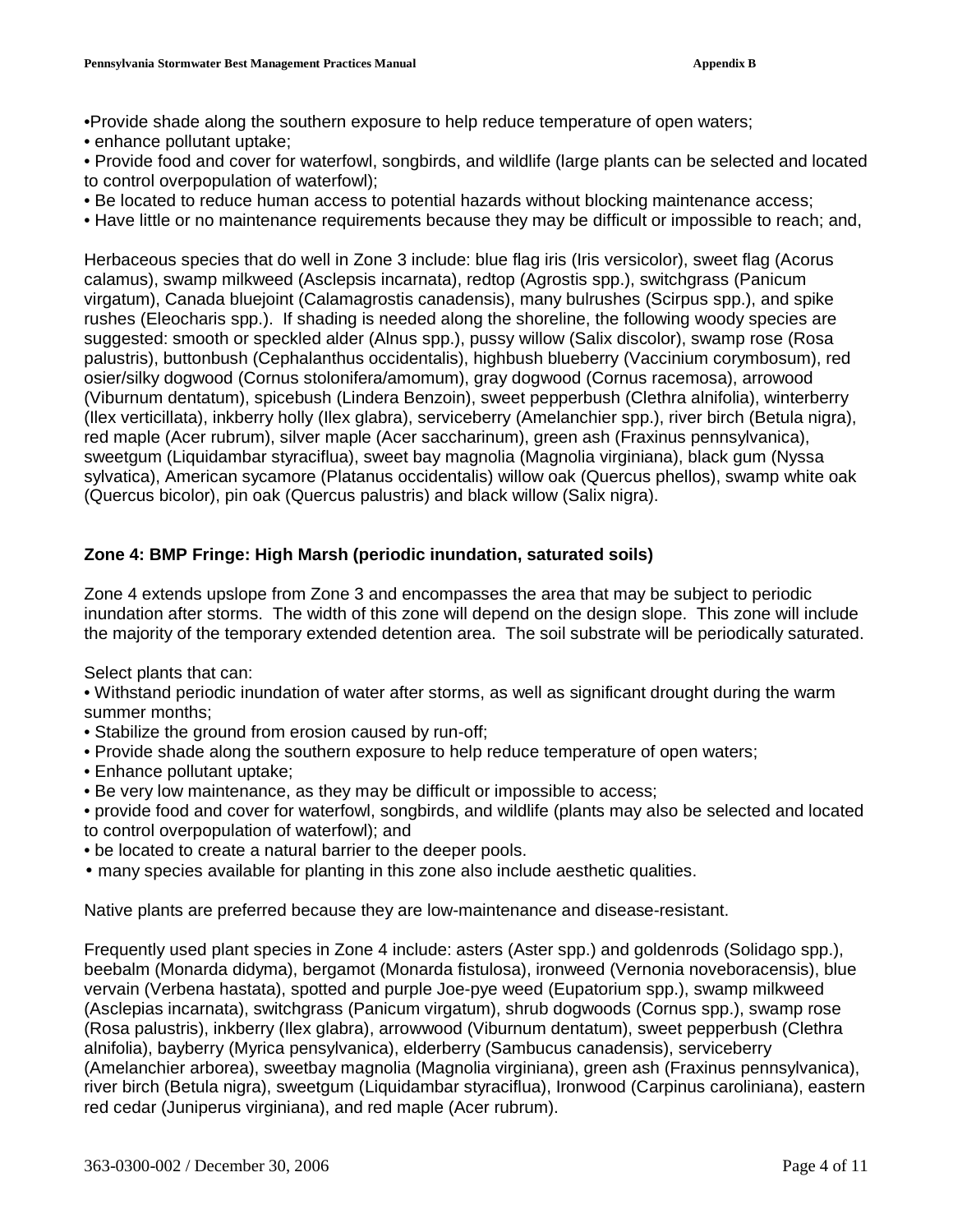# **Zone 5: Floodplain Terrace (infrequent inundation, temporarily saturated soils)**

Zone 5 is infrequently inundated by floodwaters that quickly recede in a day or less. Key landscaping objectives for Zone 5 are to stabilize the slopes characteristic of this zone and establish low maintenance natural vegetation.

Select plants that can:

• Withstand infrequent but brief inundation during storms and, between storms, typical moisture conditions that may be moist, slightly wet, or even swinging entirely to drought conditions during the dry weather period;

• Stabilize the basin slopes from erosion;

• Be very low maintenance as ground cover since they may be difficult to access on steep slopes or mowing frequency may be limited (a dense tree cover may help reduce maintenance and discourage resident geese); and

• Provide food and cover for waterfowl, songbirds, and wildlife.

Some commonly planted species in Zone 5 include:

black eyed Susan (Rudbeckia hirta), purple coneflower (Echinacea purpurea), warm season grasses such as switchgrass (Panicum virgatum), Indian grass (Sorghastrum nutans), and little bluestem (Schizacyrium scoparium), many viburnums (Viburnum spp.), Virginia rose (Rosa virginiana), Ironwood (Carpinus caroliniana), cherries (Prunus spp.), red oak (Quercus rubra), scarlet oak (Quercus coccinea), willow oak (Quercus phellos), hickories (Carya spp.), eastern red cedar (Juniperus virginiana), hackberry (Celtis occidentalis) and witch-hazel (Hamamelis virginiana).

# **Zone 6: Upland (never inundated)**

This zone extends above the maximum design water surface elevation and often includes the outermost buffer of a pond or wetland. Plant selections should be made based on soil condition, light, and function within the landscape because little or no water inundation will occur. Ground covers should require infrequent mowing to reduce the cost of maintaining this landscape. Placement of plants in Zone 6 is important since they are often used to create a visual focal point, frame a desirable view, screen undesirable views, serve as a buffer, or provide shade to allow a greater variety of plant materials. Particular attention should be paid to seasonal color and texture of these plantings.

Some frequently used plant species in Zone 6 include:

Large growing trees such as basswood (Tilia americana), white oak (Quercus alba), scarlet oak (Quercus coccinea), Black oak (Quercus velutina), American beech (Fagus grandifolia), white ash (Fraxinus americana), Tulip poplar (Liriodendron tulipifera) and white pine (Pinus strobus); and small ornamental trees such as Flowering dogwood (Cornus florida) and redbud (Cercis canadensis). The herbaceous layer should be seeded or planted with a mix of warm season grasses and upland wildflowers.

## **Notes**

This column contains helpful details about the plant species.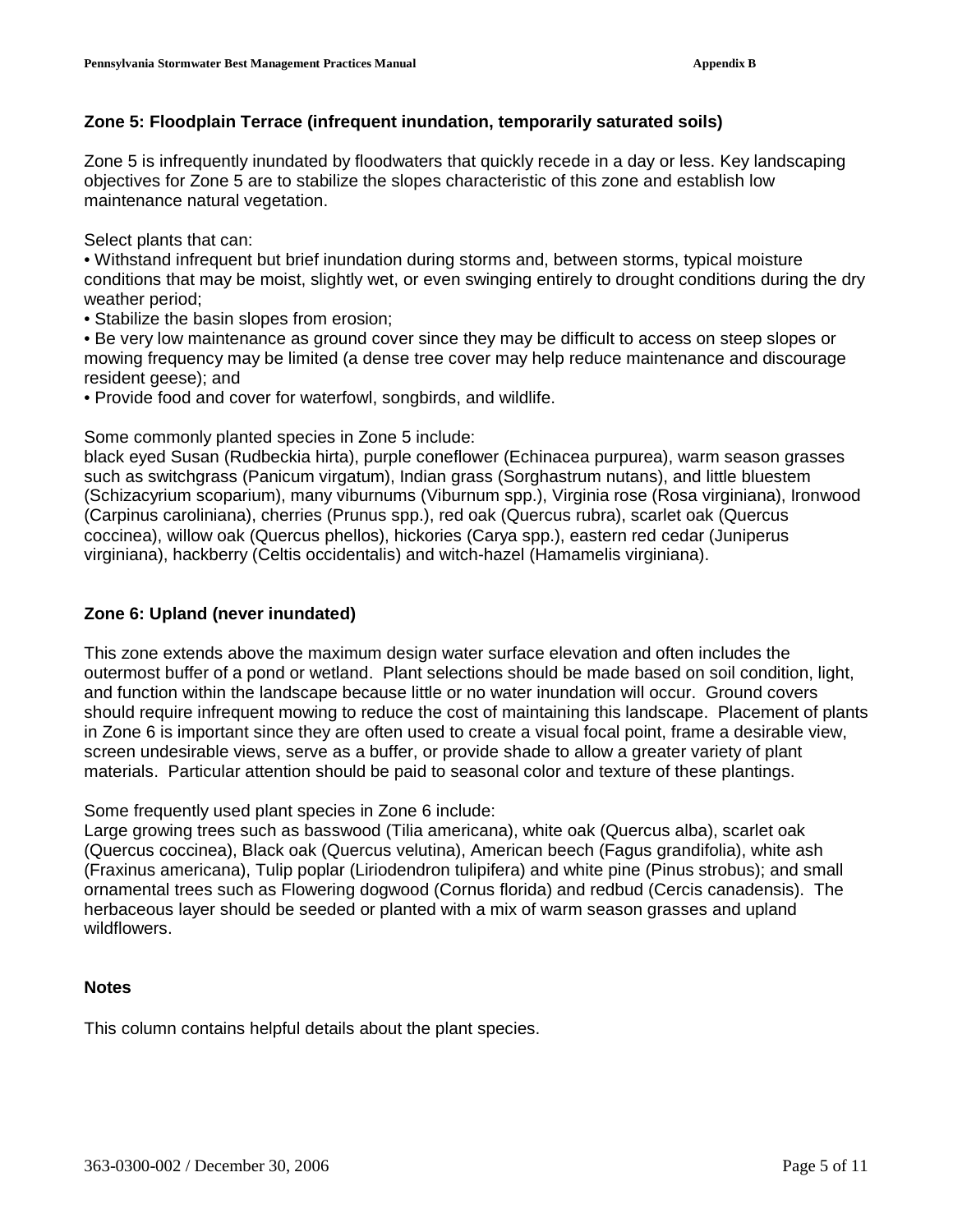#### **BMP PLANT LIST**

| Common<br>Name        | <b>Scientific</b><br>Name                 | <b>Plant</b><br><b>Type</b> | Wetland<br>Indicator    | <b>Hydrologic</b><br>Zone | Inundation<br><b>Tolerance</b> | <b>Hardiness</b><br>Zone | Commercial<br>Availability | Wildlife<br>Value                                                                           | <b>Notes</b>                                                                                                                 |
|-----------------------|-------------------------------------------|-----------------------------|-------------------------|---------------------------|--------------------------------|--------------------------|----------------------------|---------------------------------------------------------------------------------------------|------------------------------------------------------------------------------------------------------------------------------|
| Fern, hay-scented     | Dennstaedtia punctilobula                 | Fern                        | $\overline{\mathsf{N}}$ | 4,5,6                     | No                             | $4 - 8$                  | Plants                     | Tolerate Deer Browsing.                                                                     | Shade to partial sun.                                                                                                        |
| Fern, marginal shield | Dryopteris marginalis                     | Fern                        | FACU-                   | 4,5,6                     | <b>No</b>                      | $5 - 8$                  | Plants                     |                                                                                             | Partial sun. Shade tolerant.<br>Evergreen.                                                                                   |
| Fern, sensitive       | Onoclea sensibilis                        | Fern                        | <b>FACW</b>             | $[3, 4]$ , 5              | Saturated                      | $4 - 9$                  | Plants                     | Moderate. Songbirds and small<br>mammals                                                    | Full to partial sun. Shade tolerant                                                                                          |
| Fern. cinnamon        | Osmunda cinnamomea                        | Fern                        | <b>FACW</b>             | 2,[3,4]                   | Saturated                      | $4 - 8$                  | Plants                     | Moderate.<br>Songbirds and small<br>mammals                                                 | Full to partial sun. Shade<br>tolerant. Young "fiddle heads"                                                                 |
| Fern. roval           | Osmunda regalis                           | Fern                        | OBL                     | 2,[3,4]                   | Saturated                      | $4 - 9$                  | Plants                     | Moderate. Small mammals.                                                                    | Full to partial sun. Shade                                                                                                   |
| Fern, New York        | Thelypteris noveboracensis                | Fern                        | <b>FAC</b>              | $[3, 4]$ , 5              | Saturated                      | $2 - 8$                  | Plants                     | Moderate. Songbirds and small<br>mammals.                                                   | Partial sun. Shade tolerant.<br>Drought tolerant.                                                                            |
| Sweetflag             | Acorus americanus                         | Forb                        | <b>OBL</b>              | 3,4                       | Seasonal                       |                          | Plants, Rhizome:           | Low food. Good cover.                                                                       | Tolerant of dry periods. Not a<br>rapid colonizer. Tolerates acidic<br>conditions.                                           |
| Plantain, water       | Alisma plantago-aquatica<br>(subcordatum) | Forb                        | OBL                     |                           |                                | $3 - 7$                  |                            |                                                                                             |                                                                                                                              |
| Columbine, wild       | Aquilegia canadensis                      | Forb                        | <b>FAC</b>              | $[4,5]$ ,6                | <b>No</b>                      | $3 - 8$                  | Plants, Seed               | Moderate. Butterflies, hummingbirds,<br>and beneficial insects.                             | Full sun to full shade. Spreads<br>by seed. Early spring flowers.                                                            |
| Milkweed, swamp       | Asclepias incarnata                       | Forb                        | <b>OBL</b>              | 2,[3,4]                   | Saturated, 0-6'                | $3 - 8$                  | Plants, Seed               | Moderate. Butterflies, small mammals,<br>and beneficial insects.                            | Full to partial sun. Drought<br>tolerant. Not eaten by wildlife.<br>Attractive flowers.                                      |
| Milkweed, common      | Asclepias syriaca                         | Forb                        | N <sub>l</sub>          | 5,6                       | <b>No</b>                      | $4 - 9$                  | Plants, Seed               | High. Food for butterflies (esp.<br>Monarch) and beneficial insects.                        | Full sun. Drought tolerant.                                                                                                  |
| Butterflyweed         | Asclepias tuberosa                        | Forb                        | NI                      | 5,6                       | No                             | $4 - 10$                 | Plants, Seed               | Moderate. Butterflies and beneficial<br>insects.                                            | Full to partial sun. Attractive<br>orange flower.                                                                            |
| Aster, white wood     | Aster divercatus                          | Forb                        | NI                      | 4,[5,6]                   | No                             | $4 - 8$                  | Plants                     | Low. Butterflies and beneficial insects.                                                    | Very shade tolerant. Long lasting<br>white flowers.                                                                          |
| Aster, New England    | Aster novae-angliae                       | Forb                        | <b>FACW</b>             | $[3, 4]$ ,5               | Seasonal                       | $3 - 9$                  | Plants, Seed               | Cover for birds and mammals.                                                                | Attractive purple flowers.<br>Tolerates drv soils.                                                                           |
| Aster, New York       | Aster novibelgil                          | Forb                        | FACW+                   | [3,4], 5                  | Seasonal                       |                          | Plants, Seed               | Low. Butterflies and beneficial insects.                                                    | Pale purple flowers. Tolerates<br>drv soils.                                                                                 |
| Trumpetweed           | Eupatorium fistulosum                     | Forb                        | <b>FACW</b>             | $[3, 4]$ , 5              | Seasonal                       |                          | Plants, Seed               | Moderate. Butterflies, songbirds, and<br>beneficial insects.                                | Full to partials sun. Tall plant<br>with pink-purple flowers.                                                                |
| Joe-pye-weed, spotted | Eupatorium maculatum                      | Forb                        | <b>FACW</b>             | $[3, 4]$ , 5              | Seasonal                       |                          | Plants, Seed               | Moderate. Butterflies, songbirds, and<br>beneficial insects.                                | Full to partial sun. Tall plant with<br>pale purple flowers                                                                  |
| <b>Boneset</b>        | Eupatorium perfoliatum                    | Forb                        | FACW+                   | [2,3], 4                  | Seasonal                       |                          | Plants, Seed               | Moderate. Butterflies, songbirds, and<br>beneficial insects.                                | Full to partial sun. Shade<br>tolerant. Long lasting white                                                                   |
| Joe-pye-weed, purple  | Eupatorium purpureum                      | Forb                        | <b>FAC</b>              | 3,[4,5]                   | Seasonal                       |                          | Plants, Seed               | Moderate. Butterflies, songbirds, and<br>beneficial insects.                                | Full to partial sun. Tall with<br>showy flower                                                                               |
| Hibiscus, marsh       | Hibiscus moscheutos                       | Forb                        | OBL                     | 2,3                       | $0 - 12"$                      | $5 - 11$                 | Plants                     | Low. Hummingbirds.                                                                          | Full to partial sun. Persistent<br>during winter. Drought tolerant.<br>Very showy pink to white flowers.                     |
| Iris, blue flag       | Iris versicolor                           | Forb                        | <b>OBL</b>              | 2,[3,4]                   | $0 - 6"$                       | $2 - 7$                  | Plants, Seed               | Moderate. Food muskrat and wildfowl.<br>Cover, marshbirds. Persists under<br>heavy grazing. | Slow growth. Full sun to partial<br>shade. Tolerates clay. Fresh to<br>moderately brackish water.<br>Attractive blue flower. |
| Cardinal flower       | Lobelia cardinalis                        | Forb                        | FACW+                   | 3.4                       | Saturated                      | $2 - 8$                  | Plants, Seed               | High. Nectar for hummingbird, oriole,<br>butterflies.                                       | Tolerates Partial shade. Does<br>not persist well. Blood red flower.                                                         |
| Blue lobelia          | Lobelia siphilitica                       | Forb                        | FACW+                   | 3,4                       | Saturated                      |                          | Plants, Seed               | Moderate. Butterflies, hummingbirds,<br>songbirds, and beneficial insects.                  | Full to partial sun. Shade<br>tolerant. Attractive blue flower.                                                              |
| Monkey-flower         | Mimulus ringens                           | Forb                        | OBL                     | 3,4                       | Saturated                      | $4 - 10$                 | Plants, Seed               | Low.                                                                                        | Full to partial sun. Interesting<br>flower.                                                                                  |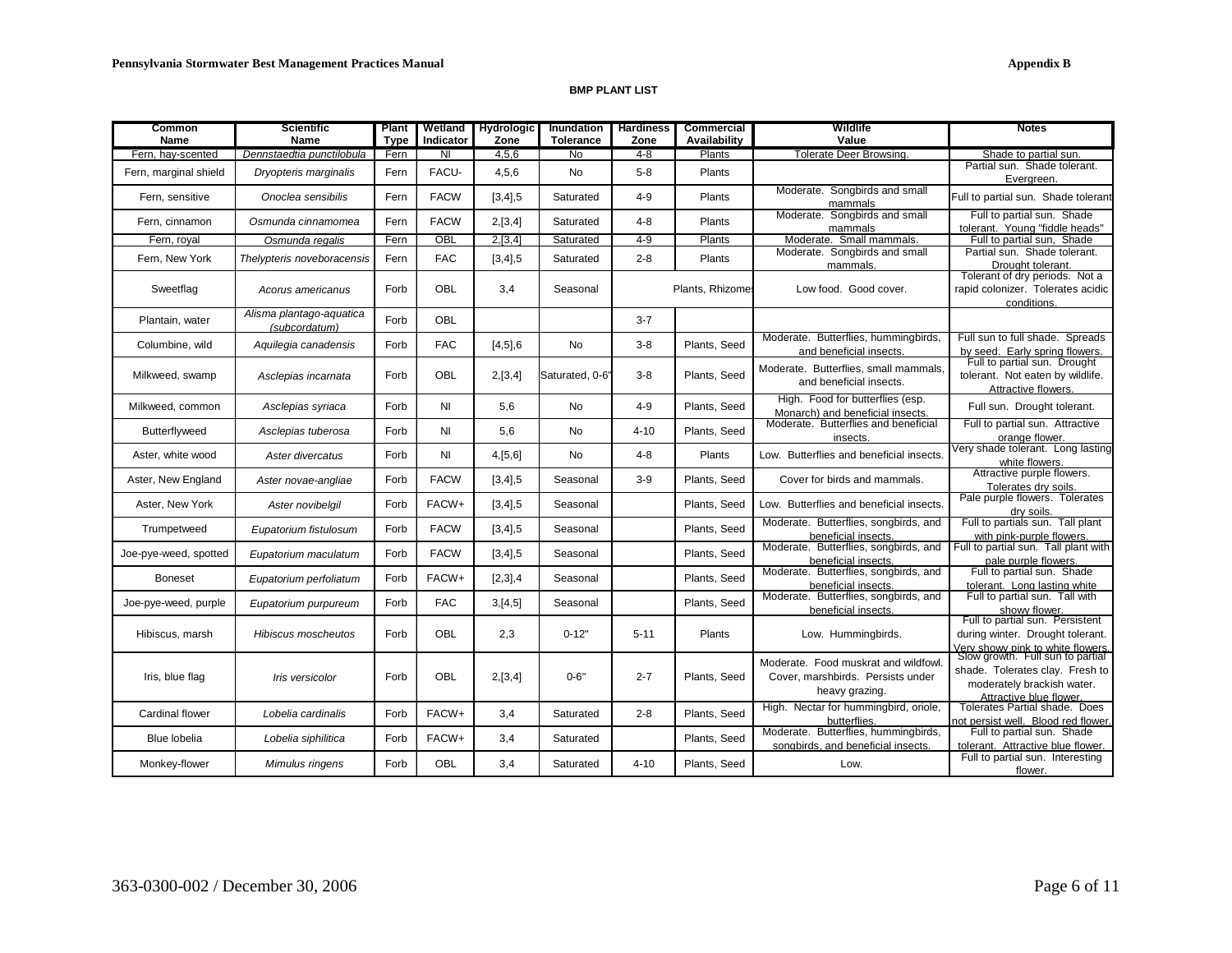#### Pennsylvania Stormwater Best Management Practices Manual **Appendix B** Appendix B

| Common<br><b>Name</b> | <b>Scientific</b><br><b>Name</b> | <b>Plant</b><br><b>Type</b> | Wetland<br><b>Indicator</b> | <b>Hydrologic</b><br>Zone | <b>Inundation</b><br><b>Tolerance</b> | Hardiness<br>Zone | <b>Commercial</b><br><b>Availability</b> | <b>Wildlife</b><br>Value                  | <b>Notes</b>                          |
|-----------------------|----------------------------------|-----------------------------|-----------------------------|---------------------------|---------------------------------------|-------------------|------------------------------------------|-------------------------------------------|---------------------------------------|
| Fern, hay-scented     | Dennstaedtia punctilobula        | Fern                        | NI                          | 4,5,6                     | No                                    | $4 - 8$           | Plants                                   | Tolerate Deer Browsing.                   | Shade to partial sun.                 |
|                       |                                  |                             |                             |                           |                                       |                   |                                          |                                           | Partial sun. Shade tolerant.          |
| Fern, marginal shield | Dryopteris marginalis            | Fern                        | FACU-                       | 4,5,6                     | <b>No</b>                             | $5 - 8$           | Plants                                   |                                           | Evergreen.                            |
|                       |                                  |                             |                             |                           |                                       |                   |                                          | Moderate. Songbirds and small             |                                       |
| Fern, sensitive       | Onoclea sensibilis               | Fern                        | <b>FACW</b>                 | $[3, 4]$ , 5              | Saturated                             | $4 - 9$           | Plants                                   | mammals                                   | Full to partial sun. Shade tolerant   |
|                       |                                  | Fern                        | <b>FACW</b>                 |                           | Saturated                             | $4 - 8$           | Plants                                   | Moderate. Songbirds and small             | Full to partial sun. Shade tolerant.  |
| Fern, cinnamon        | Osmunda cinnamomea               |                             |                             | 2,[3,4]                   |                                       |                   |                                          | mammals                                   | Young "fiddle heads" edible.          |
| Fern, royal           | Osmunda regalis                  | Fern                        | OBL                         | 2,[3,4]                   | Saturated                             | $4-9$             | Plants                                   | Moderate. Small mammals.                  | Full to partial sun, Shade tolerant.  |
| Fern, New York        | Thelypteris noveboracensis       | Fern                        | <b>FAC</b>                  | [3,4], 5                  | Saturated                             | $2 - 8$           | Plants                                   | Moderate. Songbirds and small             | Partial sun. Shade tolerant.          |
|                       |                                  |                             |                             |                           |                                       |                   |                                          | mammals.                                  | Drought tolerant.                     |
|                       |                                  |                             |                             |                           |                                       |                   |                                          |                                           | Tolerant of dry periods. Not a        |
| Sweetflag             | Acorus americanus                | Forb                        | <b>OBL</b>                  | 3,4                       | Seasonal                              |                   | Plants, Rhizomes                         | Low food. Good cover.                     | rapid colonizer. Tolerates acidic     |
|                       |                                  |                             |                             |                           |                                       |                   |                                          |                                           | conditions.                           |
|                       | Alisma plantago-aquatica         | Forb                        | OBL                         |                           |                                       | $3 - 7$           |                                          |                                           |                                       |
| Plantain, water       | (subcordatum)                    |                             |                             |                           |                                       |                   |                                          |                                           |                                       |
| Columbine, wild       | Aquilegia canadensis             | Forb                        | <b>FAC</b>                  |                           | No                                    | $3-8$             | Plants, Seed                             | Moderate. Butterflies, hummingbirds,      | Full sun to full shade. Spreads by    |
|                       |                                  |                             |                             | $[4,5]$ ,6                |                                       |                   |                                          | and beneficial insects.                   | seed. Early spring flowers.           |
|                       |                                  |                             |                             |                           |                                       |                   |                                          | Moderate. Butterflies, small mammals,     | Full to partial sun. Drought          |
| Milkweed, swamp       | Asclepias incarnata              | Forb                        | OBL                         | 2,[3,4]                   | Saturated, 0-6"                       | $3 - 8$           | Plants, Seed                             |                                           | tolerant. Not eaten by wildlife.      |
|                       |                                  |                             |                             |                           |                                       |                   |                                          | and beneficial insects.                   | Attractive flowers.                   |
|                       |                                  |                             |                             |                           |                                       |                   |                                          | High. Food for butterflies (esp. Monarch) |                                       |
| Milkweed, common      | Asclepias syriaca                | Forb                        | ΝI                          | 5,6                       | No                                    | $4 - 9$           | Plants, Seed                             | and beneficial insects.                   | Full sun. Drought tolerant.           |
|                       |                                  | Forb                        | ΝI                          | 5,6                       |                                       | $4 - 10$          | Plants, Seed                             | Moderate. Butterflies and beneficial      | Full to partial sun. Attractive       |
| <b>Butterflyweed</b>  | Asclepias tuberosa               |                             |                             |                           | No                                    |                   |                                          | insects.                                  | orange flower.                        |
| Aster, white wood     | Aster divercatus                 | Forb                        | ΝI                          | 4,[5,6]                   | No                                    | $4 - 8$           | Plants                                   | Low. Butterflies and beneficial insects.  | Very shade tolerant. Long lasting     |
|                       |                                  |                             |                             |                           |                                       |                   |                                          |                                           | white flowers.                        |
| Aster, New England    | Aster novae-angliae              | Forb                        | <b>FACW</b>                 | $[3, 4]$ , 5              | Seasonal                              | $3-9$             | Plants, Seed                             | Cover for birds and mammals.              | Attractive purple flowers.            |
|                       |                                  |                             |                             |                           |                                       |                   |                                          |                                           | Tolerates dry soils.                  |
| Aster, New York       | Aster novibelgil                 | Forb                        | FACW+                       | $[3, 4]$ , 5              | Seasonal                              |                   | Plants, Seed                             | Low. Butterflies and beneficial insects.  | Pale purple flowers. Tolerates dry    |
|                       |                                  |                             |                             |                           |                                       |                   |                                          |                                           | soils.                                |
| Trumpetweed           | Eupatorium fistulosum            | Forb                        | <b>FACW</b>                 | [3,4], 5                  | Seasonal                              |                   | Plants, Seed                             | Moderate. Butterflies, songbirds, and     | Full to partials sun. Tall plant with |
|                       |                                  |                             |                             |                           |                                       |                   |                                          | beneficial insects.                       | pink-purple flowers.                  |
| Joe-pye-weed, spotted | Eupatorium maculatum             | Forb                        | <b>FACW</b>                 | $[3, 4]$ , 5              | Seasonal                              |                   | Plants, Seed                             | Moderate. Butterflies, songbirds, and     | Full to partial sun. Tall plant with  |
|                       |                                  |                             |                             |                           |                                       |                   |                                          | beneficial insects.                       | pale purple flowers.                  |
| <b>Boneset</b>        | Eupatorium perfoliatum           | Forb                        | FACW+                       | [2,3], 4                  | Seasonal                              |                   | Plants, Seed                             | Moderate. Butterflies, songbirds, and     | Full to partial sun. Shade tolerant.  |
|                       |                                  |                             |                             |                           |                                       |                   |                                          | beneficial insects.                       | Long lasting white flower.            |
| Joe-pye-weed, purple  | Eupatorium purpureum             | Forb                        | <b>FAC</b>                  | 3,[4,5]                   | Seasonal                              |                   | Plants, Seed                             | Moderate. Butterflies, songbirds, and     | Full to partial sun. Tall with showy  |
|                       |                                  |                             |                             |                           |                                       |                   |                                          | beneficial insects.                       | flower.                               |
|                       |                                  |                             |                             |                           |                                       |                   |                                          |                                           | Full to partial sun. Persistent       |
| Hibiscus, marsh       | Hibiscus moscheutos              | Forb                        | OBL                         | 2,3                       | $0 - 12"$                             | $5 - 11$          | Plants                                   | Low. Hummingbirds.                        | during winter. Drought tolerant.      |
|                       |                                  |                             |                             |                           |                                       |                   |                                          |                                           | Very showy pink to white flowers.     |
|                       |                                  |                             |                             |                           |                                       |                   |                                          | Moderate. Food muskrat and wildfowl.      | Slow growth. Full sun to partial      |
| Iris, blue flag       | Iris versicolor                  | Forb                        | <b>OBL</b>                  | 2,[3,4]                   | $0 - 6"$                              | $2 - 7$           | Plants, Seed                             | Cover, marshbirds. Persists under heavy   | shade. Tolerates clay. Fresh to       |
|                       |                                  |                             |                             |                           |                                       |                   |                                          |                                           | moderately brackish water.            |
|                       |                                  |                             |                             |                           |                                       |                   |                                          | grazing.                                  | Attractive blue flower.               |
| Cardinal flower       | Lobelia cardinalis               | Forb                        | FACW+                       | 3,4                       | Saturated                             | $2 - 8$           | Plants, Seed                             | High. Nectar for hummingbird, oriole,     | Tolerates Partial shade. Does not     |
|                       |                                  |                             |                             |                           |                                       |                   |                                          | butterflies.                              | persist well. Blood red flower.       |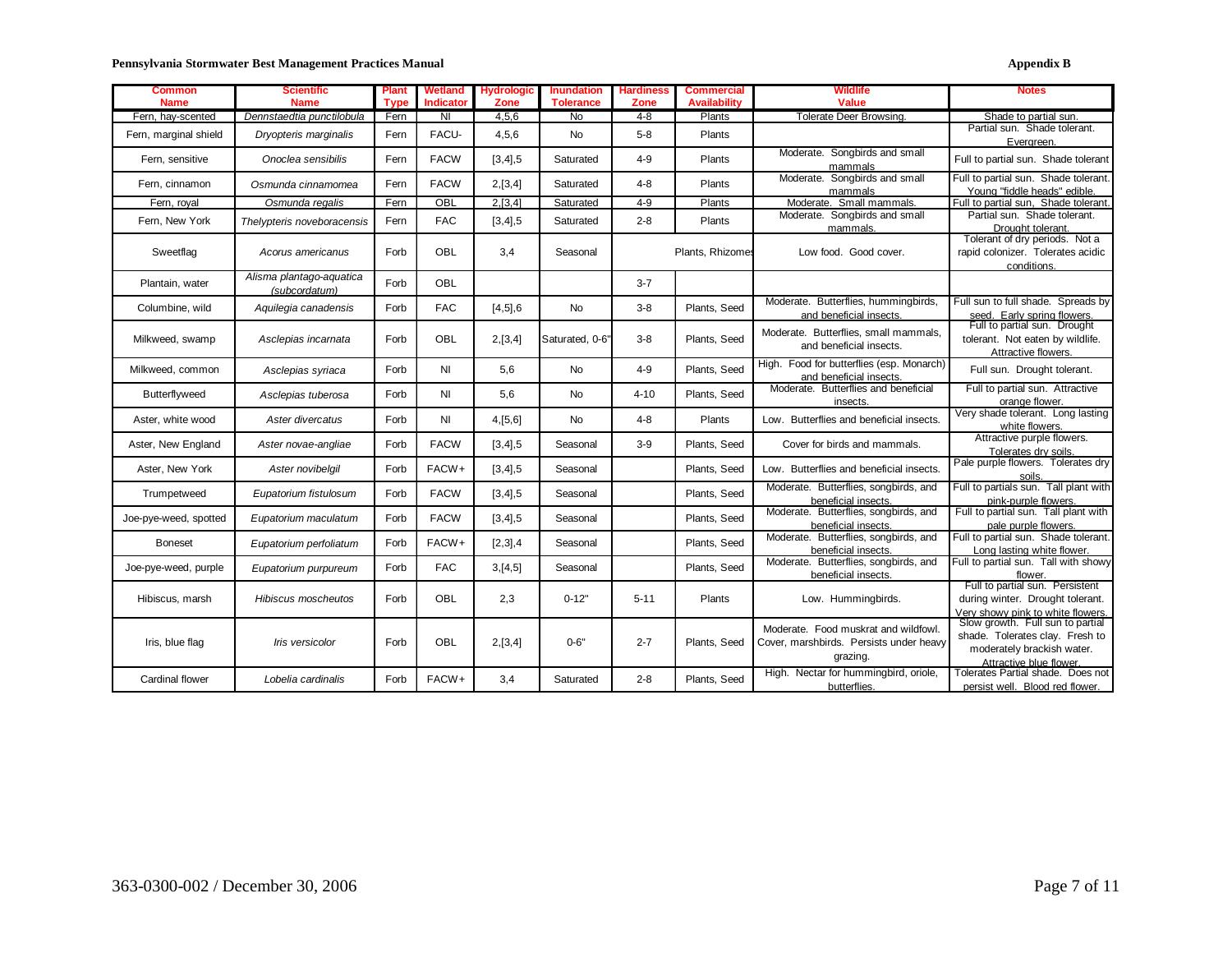#### Pennsylvania Stormwater Best Management Practices Manual **Appendix B** Appendix B

| <b>Common</b><br>Name | <b>Scientific</b><br>Name | Plant<br><b>Type</b> | Wetland<br>Indicator | <b>Hydrologic</b><br>Zone | Inundation<br><b>Tolerance</b> | <b>Hardiness</b><br>Zone | Commercial<br>Availability | Wildlife<br>Value                                                                                       | <b>Notes</b>                                                                                                                                                |
|-----------------------|---------------------------|----------------------|----------------------|---------------------------|--------------------------------|--------------------------|----------------------------|---------------------------------------------------------------------------------------------------------|-------------------------------------------------------------------------------------------------------------------------------------------------------------|
| Reedgrass, bluejoint  | Calamagrostis canadensis  | Grass                | FACW+                | 2.13.41                   | 0-6", saturated                |                          | Seed. Plants               |                                                                                                         |                                                                                                                                                             |
| Managrass, fowl       | Glyceria striata          | Grass                | <b>OBL</b>           | $[2,3]$ , 4               | Seasonal                       |                          | Plants, Seed               |                                                                                                         |                                                                                                                                                             |
| Fowl mannagrass       | Glyceria striata          | Grass                | OBL                  | $[2,3]$ , 4               | Seasonal                       |                          | Plants, Seed               | High. Food for waterfowl, muskrat, and<br>deer.                                                         | Partial to full shade.                                                                                                                                      |
| Cutgrass, rice        | Leersia oryzoides         | Grass                | OBL                  | [2,3], 4                  | $0 - 6"$                       |                          | Plants, Seed               | High. Food and cover.                                                                                   | Full sun although tolerant of<br>shade. Shoreline stabilization.                                                                                            |
| Switchgrass           | Panicum virgatum          | Grass                | <b>FAC</b>           | $[4,5]$ ,6                | Seasonal                       | 4-9                      | Seed and Plants            | High. Seeds, cover for waterfowl,<br>sonabirds                                                          | Tolerates wet/dry conditions.                                                                                                                               |
| Indiangrass           | Sorghastrum nutans        | Grass                | UPL                  | 5,6                       | No                             | $3-9$                    | Seed, Plants               | High. Good food and cover.                                                                              | Full sun. Grows 4-6 feet tall.                                                                                                                              |
| Bluestem, little      | Schizachyrium scoparium   | Grass                | FACU-                | 6                         | <b>No</b>                      | $3-9$                    | Seed, Plants               |                                                                                                         | Full sun. Tolerates poor soils<br>and drought.                                                                                                              |
| Sedge, fringed        | Carex crinita             | Grass-like           | OBL                  | 2,[3,4]                   | Saturated                      |                          | Plants, Seed               | Moderate. Songbirds and waterfowl.<br>Good food and cover.                                              | Full to partial sun.                                                                                                                                        |
| Sedge, Pennsylvania   | Carex pennsylvanica       | Grass-like           | <b>NI</b>            | 5,6                       | Yes                            | $4 - 8$                  | Plants, Seed               | Moderate. Songbirds and waterfowl.                                                                      | Partial sun. Shade tolerant                                                                                                                                 |
| Sedge, broom          | Carex scoparia            | Grass-like           | <b>FACW</b>          | 3,[4],5                   | Sat, 0-6"                      |                          | Plants, Seed               | Moderate. Good food and wildlife cover                                                                  | Tolerates moist to dry conditions                                                                                                                           |
| Sedge, tussock        | Carex stricta             | Grass-like           | OBL                  | 1, [2,3], 4               | Sat. 0-6"                      | $5-9$                    | Plants, Seed               | Moderate. Songbirds                                                                                     | Full sun. Persists during winter.                                                                                                                           |
| Sedge, fox            | Carex volpinoidea         | Grass-like           | OBL                  | 1, 2, [3], 4              | Sat. 0-6"                      |                          | Plants, Seed               | High. Songbirds and waterfowl.                                                                          | Full to partial sun. Prefers<br>fluctuating water levels.                                                                                                   |
| Rush, Canada          | Juncus canadensis         | Grass-like           | OBL                  | 2,[3,4]                   | Sat. 0-6"                      |                          | Plants, Seed               | Moderate. Songbirds, waterfowl, and<br>small mammals                                                    | Full to partial sun. Shown to<br>have good nutrient uptake<br>Tolerates occasional dry                                                                      |
| Rush, soft            | Juncus effusus            | Grass-like           | FACW+                | [2,3], 4                  | $0 - 1'$                       | $3-8$                    | Plants, Seed               | Moderate                                                                                                | conditions. Full to partial sun.<br>Shown to have good nutrient<br>untake properties                                                                        |
| Bulrush, hard-stem    | Scirpus acutus            | Grass-like           | OBL                  | [1,2],3                   | $0 - 3'$                       |                          | Plants, Seed               | High. Cover, food (achenes, rhizomes)<br>ducks, geese, muskrat, fish. Nesting for<br>bluegill and bass. | Quick to establish, fresh to<br>brackish. Good for sediment<br>stabilization and erosion control.<br>Shown to have good nutrient                            |
| Woolgrass             | Scirpus cyperinus         | Grass-like           | <b>FACW</b>          | 2,[3,4]                   | Saturated                      | $4 - 8$                  | Plants, Seed               | Moderate. Cover. food.                                                                                  | uptake<br>Requires full sun. Can tolerate<br>acidic soils, drought. Colonizes<br>disturbed areas, moderate<br>growth. Shown to have good<br>nutrient untake |
| Bulrush, three-square | Scirpus pungens           | Grass-like           | FACW+                | [2,3], 4                  | Saturated, 0-6"                |                          | Plants, Seed               | High. Seeds, cover. Waterfowl and<br>fish.                                                              | Shown to have good nutrient<br>uptake. High metal removal.<br>Drought tolerant                                                                              |
| Bulrush, softstem     | Scirpus tabermontanii     | Grass-like           | OBL                  | 1, [2,3]                  | $0 - 1'$                       |                          | Plants, Seed               | High. Good cover and food.                                                                              | Full sun. Aggressive colonizer.<br>High pollutant removal.                                                                                                  |
| Bur-reed, American    | Sparganium americanum     | Grass-like           | OBL                  | [2,3], 4                  | Saturated, 0-6"                |                          | Plants, Seed               | Good food and cover.                                                                                    | Spreads rapidly. Tolerates partial<br>shade.                                                                                                                |
| Bur-reed, giant       | Sparganium eurycarpum     | Grass-like           | OBL                  | 1, [2,3]                  | $0 - 12"$                      |                          | Plants, Seed               | High. Food (seeds, plant) waterfowl,<br>beaver and other mammals. Cover for<br>marshbirds, waterfowl.   | Rapid spreading. Tolerates<br>partial sun. Good for shoreline<br>stabilization. Salinity <0.5 ppt.                                                          |
| Cattail, narrowleaf   | Typha angustifolia        | Grass-like           | <b>OBL</b>           | 1, [2,3]                  | $0 - 1'$                       | $3 - 11$                 | Plants                     | Low food. Good nesting and cover.                                                                       | Spreads rapidly, can be invasive.<br>Shown to have good nutrient<br>uptake properties.                                                                      |
| Cattail, broadleaf    | Typha latifolia           | Grass-like           | OBL                  | 1, [2,3]                  | $0 - 1'$                       | $3-9$                    | Plants                     | Low food. Good nesting and cover.                                                                       | Spreads rapidly, can be invasive.<br>Shown to have good nutrient<br>uptake properties.                                                                      |
| Alder, speckled       | Alnus Rugosa              | Shrub                | FACW+                | 2,3                       | Saturated                      |                          | Yes                        | High. Cover, browse for deer, seeds for<br>birds                                                        | Rapid growth. Stabilizes<br>streambanks. Roots fix N2                                                                                                       |
| Alder, smooth         | Alnus serrulata           | Shrub                | OBL                  | [1,2],3                   | Saturated, 0-3"                |                          | Yes                        | High. Food, cover.                                                                                      | Rapid growth. Stabilizes<br>streambanks. Roots fix N2.                                                                                                      |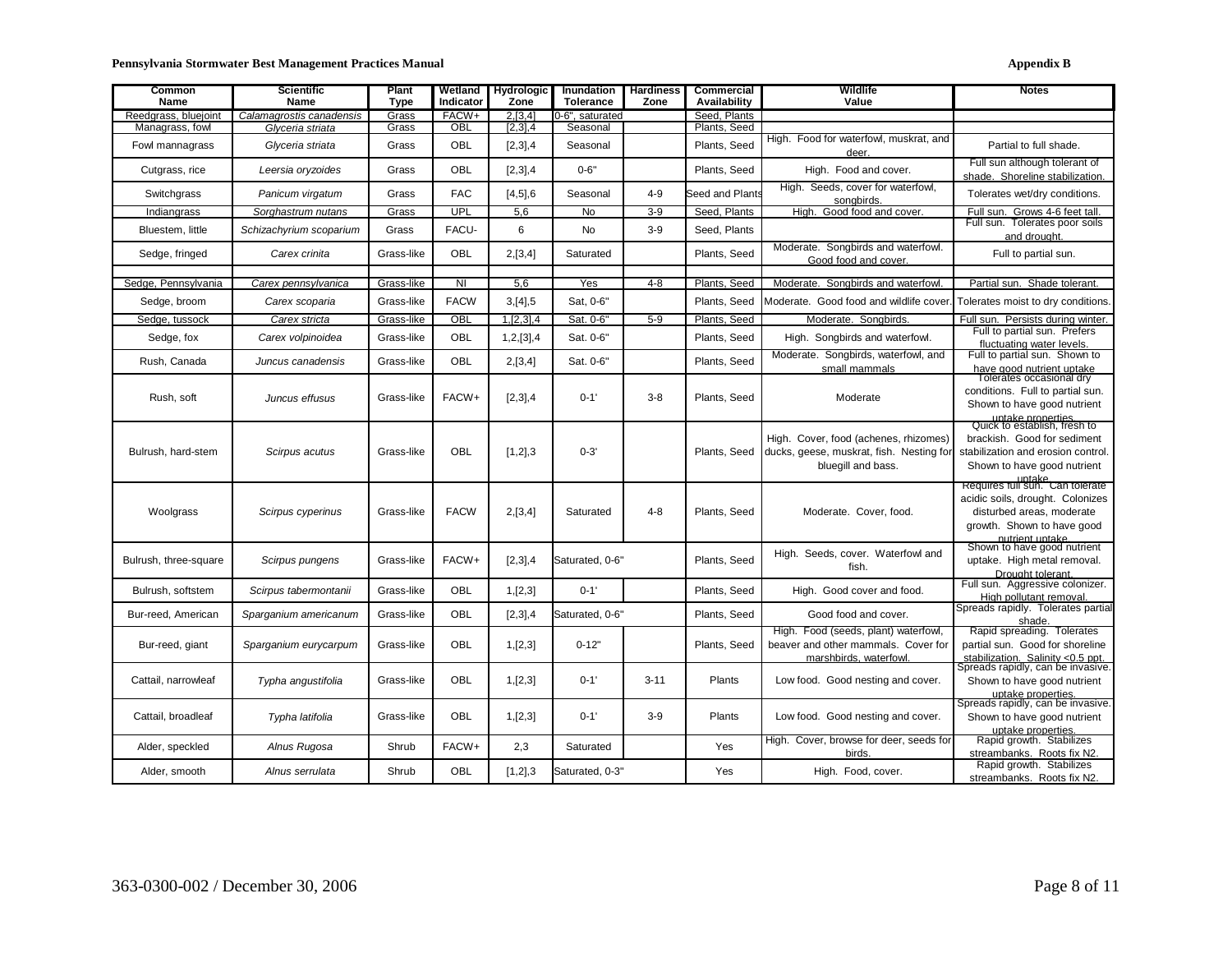| Common<br>Name        | Scientific<br>Name        | Plant<br>Type | Wetland<br>Indicator    | <b>Hydrologic</b><br>Zone | <b>Inundation</b><br><b>Tolerance</b> | <b>Hardiness</b><br>Zone | Commercial<br>Availability | Wildlife<br>Value                                                                        | <b>Notes</b>                                                                                                            |
|-----------------------|---------------------------|---------------|-------------------------|---------------------------|---------------------------------------|--------------------------|----------------------------|------------------------------------------------------------------------------------------|-------------------------------------------------------------------------------------------------------------------------|
| Choke Berry, Red      | Aronia arbutifolia        | Shrub         | <b>FACW</b>             | 3,[4,5]                   | Seasonal                              | $4 - 9$                  | Yes                        | Moderate. Songbirds.                                                                     | Bank stabilizer. Partial sun.<br>White flowers with red fruit.                                                          |
| Choke Berry, Black    | Aronia melanocarpa        | Shrub         | <b>FAC</b>              | 3,[4,5]                   | Seasonal                              |                          | Yes                        | Moderate. Songbirds.                                                                     | Partial sun. White flowers with<br>black fruit.                                                                         |
| Bottonbush, common    | Cephalanthus occidentalis | Shrub         | OBL                     | [1,2],3                   | $0 - 3'$                              | $5 - 10$                 | Yes                        | High. Ducks and shorebirds. Seeds.<br>nectar and nesting.                                | Full sun to partial shade. Will<br>grow in dry areas. Interesting<br>flowers and seed.                                  |
| Pepper-bush, sweet    | Clethra alnifolia         | Shrub         | FAC+                    | $[3, 4]$ , 5              | Seasonal                              | $3-9$                    | Yes                        | Moderate. Butterflies, songbirds,<br>waterfowl, small mammals, and<br>beneficial insects | Partial sun. Shade tolerant.<br>Attractive white flower spikes.                                                         |
| Dogwood, silky        | Cornus amomum             | Shrub         | <b>FACW</b>             | $[3, 4]$ , 5              | Seasonal                              | $5 - 8$                  | Yes                        | High. Songbirds and mammals.                                                             | Shade and drought tolerant.<br>Good bank stabilizer. White<br>flowers with blue fruit. Stems<br>have good winter color. |
| Dogwood, gray         | Cornus racemosa           | Shrub         | <b>FAC</b>              | 3,[4,5]                   | Seasonal                              |                          | <b>Yes</b>                 | High. Songbirds, waterfowl, and small<br>mammals.                                        | Full to partial sun. Shade<br>tolerant. Drought tolerant. White<br>flowers and fruit.<br>Full to partial sun. Shade     |
| Dogwood, redtwig      | Cornus sericia            | Shrub         | FACW+                   | $[3, 4]$ ,5               | Seasonal                              |                          | Yes                        | High. Songbirds, waterfowl, and small<br>mammals.                                        | tolerant. Drought tolerant. Good<br>streambank stabilizer. White<br>flowers and fruit                                   |
| Hazel-nut, American   | Corylus americana         | Shrub         | FACU-                   | 4,[5,6]                   | No.                                   | $4 - 9$                  | Yes                        | Moderate. Songbirds and small<br>mammals                                                 | Partial sun to shade. Inhabits dry<br>woodlands. Edible nuts. Wood<br>used for divining rods.                           |
| Witch-hazel, American | Hamamelis virginiana      | Shrub         | FAC-                    | 4,[5,6]                   | No                                    | $4 - 9$                  | Yes                        | Low. Food for squirrels, deer, and<br>ruffed grouse.                                     | Prefers shade. Ornamental.<br>Unusual flowers in Nov. - Dec.                                                            |
| Inkberry              | llex glabra               | Shrub         | FACW-                   | 3,[4,5]                   | Seasonal                              |                          | Yes                        | High. Songbirds, waterfowl, and small<br>mammals.                                        | Full to partial sun. Shade<br>tolerant. Evergreen. Avoided by                                                           |
| Winterberry, common   | llex verticillata         | Shrub         | FACW+                   | $[3, 4]$ ,5               | Seasonal                              | $3-9$                    | Yes                        | High. Cover and fruit for birds. Holds<br>berries into winter.                           | Full sun to partial shade.<br>Seasonally flooded areas. Red<br>fruits persist through winter                            |
| Spice Bush            | Lindera benzoin           | Shrub         | FACW-                   | 3,4,5                     | seasonal                              | $5-9$                    | <b>Yes</b>                 | Very high. Songbirds.                                                                    | Shade and rich soils. Tolerates<br>acidic soils. Good understory<br>species. Red berries                                |
| Bayberry, northern    | Myrica pennsylvanica      | Shrub         | <b>FAC</b>              | $[3, 4]$ ,5               | Seasonal                              |                          | Yes                        | High. Nesting, food, cover. Berries last<br>into winter.                                 | Coastal Plain species. Roots fix<br>N2. Drought tolerant.                                                               |
| Azalea, swamp         | Rhododendron viscosum     | Shrub         | <b>OBL</b>              | $[3, 4]$ , 5              | Saturated                             | $3-9$                    | Yes                        | Low. Waterfowl and small mammals.                                                        | Full to partial sun. Susceptible to<br>damage form disease and<br>insects. Showy pink and white<br>flowers.             |
| Sumac, smooth         | Rhus glabra               | Shrub         | <b>NI</b>               | 4,[5,6]                   | No                                    | $3 - 8$                  | Yes                        | High. Songbirds, small mammals, and<br>beneficial insects.                               | Full sun. Drought resistant.                                                                                            |
| Rose, pasture         | Rosa carolina             | Shrub         | $\overline{\mathsf{N}}$ | 5,6                       | No                                    | $5-9$                    | Yes                        | High. Songbirds, and small mammals<br>High. Food (hips) for birds including              | Full to partial sun.<br>Prefers full sun. Easy to                                                                       |
| Rose, swamp           | Rosa palustris            | Shrub         | <b>OBL</b>              | 2,[3,4]                   | Saturated                             | $5 - 8$                  | Yes                        | turkey, ruffed grouse and mammals.<br>Fox cover.                                         | establish. Low salt tolerance.<br>Avoided by deer.                                                                      |
| Rose, Virginia        | Rosa virginiana           | Shrub         | <b>FAC</b>              | 3.14.5                    | Seasonal                              | $3 - 8$                  | Yes                        | High. Songbirds, and small mammals                                                       | Full to partial sun.                                                                                                    |
| Blackberry, common    | Rubus allegheniensis      | Shrub         | FACU-                   | 4,5,6                     | No                                    |                          | Yes                        | High Butterflies, songbirds, small<br>mammals, and beneficial insects.                   | Full to partial sun. Edible fruit.                                                                                      |
| Willow, pussy         | Salix discolor            | Shrub         | <b>FACW</b>             | $[3, 4]$ , 5              | Yes                                   | $4 - 8$                  | Yes                        | Low. Buds eaten by grouse.                                                               | Furry catkins are a harbinger of<br>spring. Good streambank<br>stabilizer. Roots easily from<br>cuttinas                |
| Elderberry            | Sambucus canadensis       | Shrub         | FACW-                   | 3,4,5,6                   | Yes                                   | $3-9$                    | Yes                        | Extremely high. Food and cover, birds<br>and mammals.                                    | Full sun to partial shade.<br>Drought tolerant. Bears fruit<br>when four years old                                      |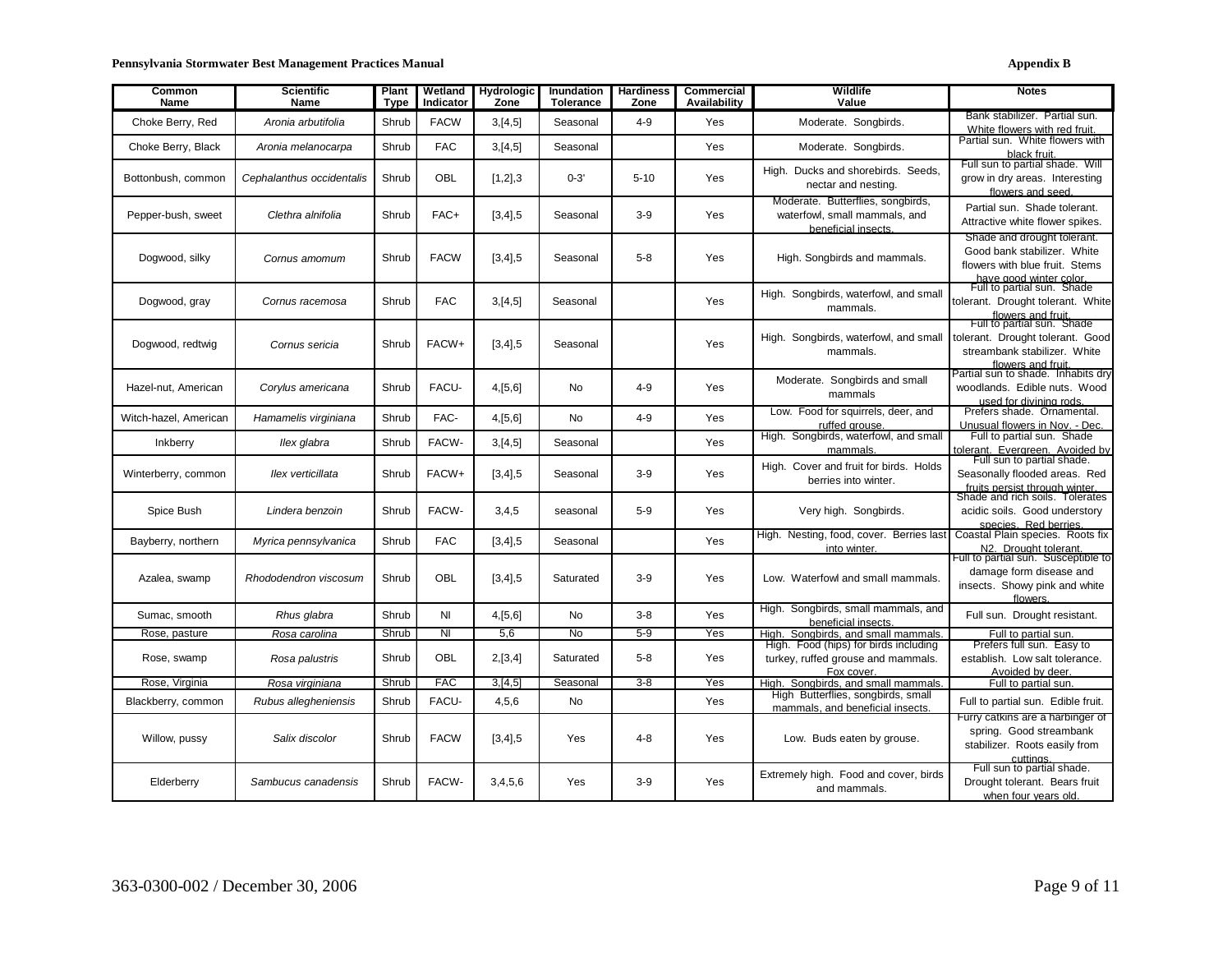#### Pennsylvania Stormwater Best Management Practices Manual **Appendix B** Appendix B

| Common<br>Name        | <b>Scientific</b><br><b>Name</b> | Plant<br><b>Type</b> | Wetland<br>Indicator | <b>Hydrologic</b><br>Zone | Inundation<br><b>Tolerance</b> | <b>Hardiness</b><br>Zone | Commercial<br>Availability | Wildlife<br>Value                                                                   | <b>Notes</b>                                                                                                               |
|-----------------------|----------------------------------|----------------------|----------------------|---------------------------|--------------------------------|--------------------------|----------------------------|-------------------------------------------------------------------------------------|----------------------------------------------------------------------------------------------------------------------------|
| Blueberry, highbush   | Vaccinium corymbosum             | Shrub                | FACW-                | $[3,4]$ , 5, 6            | Seasonal                       | $3 - 8$                  | Yes                        | High. Butterflies, songbirds, waterfowl,<br>and small mammals.                      | Full to partial sun. Shade<br>tolerant. Prefers acid soils.<br>Attractive plant vear round.                                |
| Arrow-wood, southern  | Viburnum dentatum                | Shrub                | <b>FAC</b>           | 3,[4,5],6                 | Seasonal                       | $4 - 8$                  | Yes                        | High. Songbirds and mammals.                                                        | Grows best in sun to partial<br>shade. Drought tolerant                                                                    |
| Black-haw             | Viburnum prunifolia              | Shrub                | <b>FACU</b>          | 4,5,6                     | No                             | $3-9$                    | Yes                        | High. Songbirds and small mammals.                                                  | Full to partial sun. Shade                                                                                                 |
| Box-elder             | Acer negundo                     | Tree                 | FAC+                 | 3,[4,5]                   | Seasonal                       | $2 - 9$                  | Yes                        | Moderate. Songbirds and small<br>mammals.                                           | Full to partial sun. Forms<br>thickets. Wood can be brittle.                                                               |
| Maple, red            | Acer rubrum                      | Tree                 | <b>FAC</b>           | 3,[4,5]                   | Seasonal                       | $3 - 9$                  | Yes                        | High. Seeds and browse.                                                             | Rapid growth. Tolerates acidic<br>soil.                                                                                    |
| Maple, silver         | Acer saccharinum                 | Tree                 | <b>FACW</b>          | 3,[4,5]                   | Seasonal                       | $3-9$                    | Yes                        | Moderate. Songbirds and small<br>mammals. Excellent for cavity nesting<br>wildlife. | Full to partial sun.                                                                                                       |
| Birch, river          | Betula nigra                     | Tree                 | <b>FACW</b>          | $[3, 4]$ ,5               | Seasonal                       | $4 - 9$                  | Yes                        | High. Songbirds.                                                                    | Bank erosion control. Full sun.<br>Nice ornamental                                                                         |
| Birch, gray           | Betula populifolia               | Tree                 | <b>FAC</b>           | $[4,5]$ ,6                | Seasonal                       |                          | Yes                        | Moderate. Songbirds.                                                                | Short lived tree (30-50 years).<br>Early successional species.                                                             |
| Ironwood              | Carpinus caroliniana             | Tree                 | <b>FAC</b>           | 3,[4,5],6                 | Seasonal                       | $3-9$                    | Yes                        | Moderate. Songbirds, waterfowl, and<br>small mammals.                               | Partial sun. Shade tolerant.<br>Small understory tree. Smooth<br>gray bark.                                                |
| Hickory, sweet pignut | Carya glabra                     | Tree                 | FACU-                | 4,[5,6]                   | No                             | $4 - 9$                  | No                         | Moderate. Songbirds, waterfowl, and<br>small mammals.                               | Full to partial sun. Hardy and<br>slow growing.                                                                            |
| Hickory, shag-bark    | Carya ovata                      | Tree                 | FACU-                | 4,[5,6]                   | No                             | $4 - 8$                  | Yes                        | Moderate. Songbirds, waterfowl, and<br>small mammals.                               | Full sun. Distinctive peeling bark.                                                                                        |
| Cedar, Atlantic white | Chamaecyparis thyoides           | Tree                 | OBL                  | [1,2],3,4                 | Saturated                      | $4 - 8$                  | Yes                        |                                                                                     | Partial sun. Shade tolerant.<br>Edible nuts, prolific seed<br>production. Usually found in<br>areas with fluctuating water |
| Beech, American       | Fagus grandifolia                | Tree                 | <b>FACU</b>          | 4,[5,6]                   | No                             | $4 - 9$                  | Yes                        | High. Songbirds, waterfowl, and small<br>mammals.                                   | tables Evergreen<br>Full to partial sun. Good nut crop<br>every 2-3 years. Smooth gray<br>bark.                            |
| Ash, white            | Fraxinus americana               | Tree                 | <b>FACU</b>          | 4,[5,6]                   | No                             | $4 - 9$                  | Yes                        | High. Food.                                                                         | All sunlight conditions. Well<br>drained soils. Grows to 100' tall.                                                        |
| Ash, black            | Fraxinus nigra                   | Tree                 | <b>FACW</b>          | 3,4,5                     | Saturated                      |                          | Yes                        | Moderate.                                                                           | Rapid growth.                                                                                                              |
| Ash, green            | Fraxinus pennsylvanica           | Tree                 | <b>FACW</b>          | 3,4,5                     | Seasonal                       | $2 - 9$                  | Yes                        | Moderate. Songbirds. Prolific seeder.                                               | Rapid growing streambank<br>stabilizer. Full sun to partial<br>shade. Small tree 30-50' tall                               |
| Holly, American       | llex opaca                       | Tree                 | <b>FACU</b>          | 4,5,6                     | No                             | $5-9$                    | Yes                        | Moderate. Songbirds.                                                                | Full to partial sun. Shade<br>tolerant. Evergreen. Attractive<br>red fruits persist through winter.                        |
| Cedar, eastern red    | Juniperus virginiana             | tree                 | <b>FACU</b>          | 4,5,6                     | No                             | $2 - 9$                  | Yes                        | High. Songbirds and small mammals.                                                  | Full sun. Good wind break or<br>screening plant. Early<br>successional species. Evergreen                                  |
| Tuliptree             | Liriodendron tulipifera          | Tree                 | <b>FACU</b>          | 4,5,6                     | No                             | $4 - 9$                  | Yes                        | Moderate. Seeds and nest sites.                                                     | Full sun to partial shade. Well<br>drained soils. Rapid growth.<br>Grows to 120' tall                                      |
| Blackgum              | Nyssa sylvatica                  | Tree                 | FACW+                | 2,[3,4],5                 | Seasonal                       | $3-9$                    | Yes                        | High. Songbirds, egrets, herons,<br>raccoons, owls.                                 | Can be difficult to transplant.<br>Prefers sun to partial shade.<br>Nice ornamental with deep red<br>fall color.           |
| Pine, pitch           | Pinus rigida                     | Tree                 | <b>FACU</b>          | 4,5,6                     | <b>No</b>                      | $4 - 7$                  | Yes                        | High. Songbirds and small mammals.                                                  | Full sun. Old trees are fire<br>resistant due to their thick bark.<br>Grows well on poor sites.<br>Everareen.              |